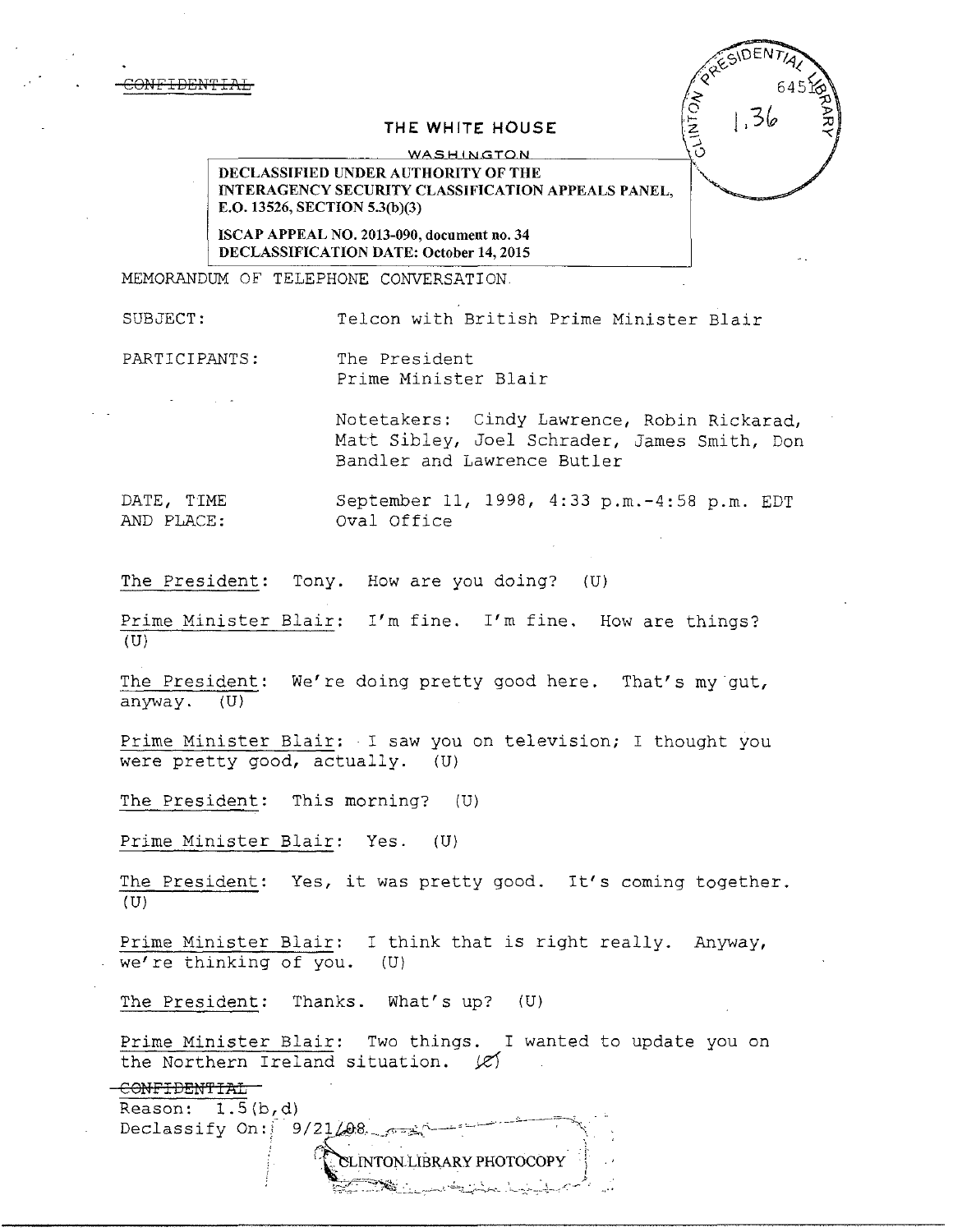| CONEIDENTIAI          |  |
|-----------------------|--|
| <u>COME IDEMITION</u> |  |

**IE.O. 13526, section 1.4(b)(d)** 

The President: Tell me where we are.  $\cancel{\varphi}$ 

Prime Minister Blair:

The President: In theory that is what they agreed to. Are they The President: In theory that is what they agreed to. Are they<br>willing to do any kind of schedule?  $\sqrt{e}$ <br>Prime Minister Blair: /

The President: What *is* the main Sinn Fein argument against it?  $+e\tau$ 

Prime Minister Blair:

The President: The IRA never disarmed and it can't look like the Unionists forcing them to do so?  $|e\rangle$ 

Prime Minister Blair: /

The President: Well, they made a deal, though.  $\leftarrow$ 

Prime Minister Blair:

**CONFIDENTIAL** CLINTON LIBRARY PHOTOCOPY

**IE.O. 13526, section 1.4(b)(d)**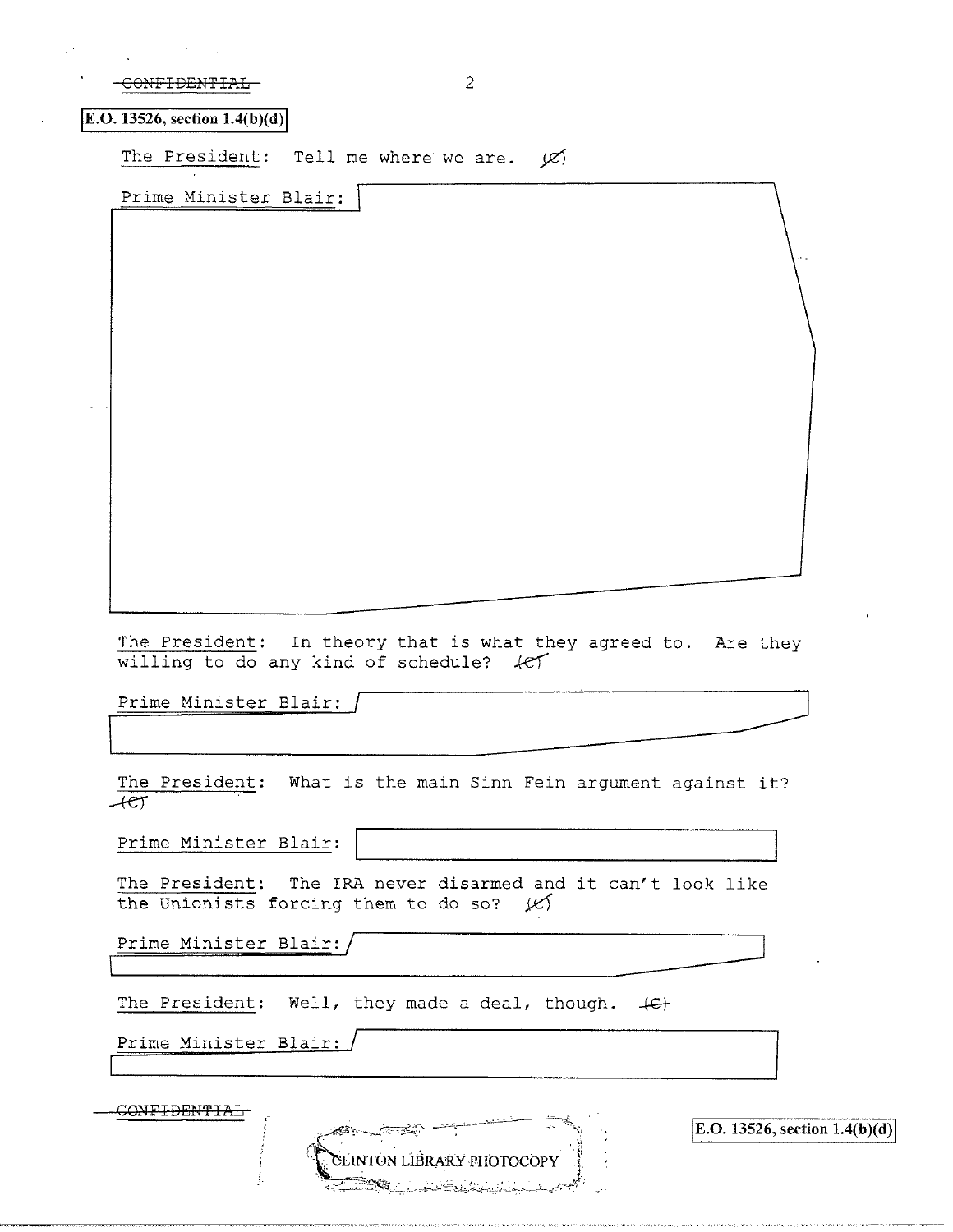| 3<br><del>-CONFIDENTIAL</del>                                                              |  |
|--------------------------------------------------------------------------------------------|--|
| <b>E.O.</b> 13526, section $1.4(b)(d)$                                                     |  |
|                                                                                            |  |
| The fact is there is a very<br>good feeling in Northern Ireland right now. Your visit went |  |
|                                                                                            |  |
|                                                                                            |  |
| The President: It was wonderful. $+C$                                                      |  |
|                                                                                            |  |
| Prime Minister Blair:                                                                      |  |
|                                                                                            |  |
|                                                                                            |  |
|                                                                                            |  |
|                                                                                            |  |
|                                                                                            |  |
|                                                                                            |  |
| The President: I agree with that. Everybody is so up. The                                  |  |
| trip to the Irish Republic was unbelievable. There were 50,000                             |  |
| in Limerick. Bertie is in a strong position to weigh in with                               |  |
| Sinn Fein. (et                                                                             |  |
|                                                                                            |  |
| Prime Minister Blair:                                                                      |  |
|                                                                                            |  |
| The President: Let me ask you something. I've been thinking                                |  |
| about all the possible permutations and angles.                                            |  |
|                                                                                            |  |
|                                                                                            |  |
|                                                                                            |  |
| E.O. 13526, section 1.4(d)                                                                 |  |
|                                                                                            |  |
|                                                                                            |  |
|                                                                                            |  |
|                                                                                            |  |
| Prime Minister Blair:                                                                      |  |
|                                                                                            |  |
|                                                                                            |  |
| The President: I understand why the schedule is not enough.                                |  |
| Then he is giving them something concrete that he can't take                               |  |
| back and he is getting something symbolic.                                                 |  |
|                                                                                            |  |
| E.O. 13526, section 1.4(d)                                                                 |  |
|                                                                                            |  |
| Prime Minister Blair:                                                                      |  |
|                                                                                            |  |
|                                                                                            |  |
|                                                                                            |  |
|                                                                                            |  |
| E.O. 13526, section $1.4(b)(d)$                                                            |  |
|                                                                                            |  |
|                                                                                            |  |
| CLINTON LIBRARY PHOTOCOPY                                                                  |  |

 $\bar{\mathcal{A}}$ 

 $\sim 10$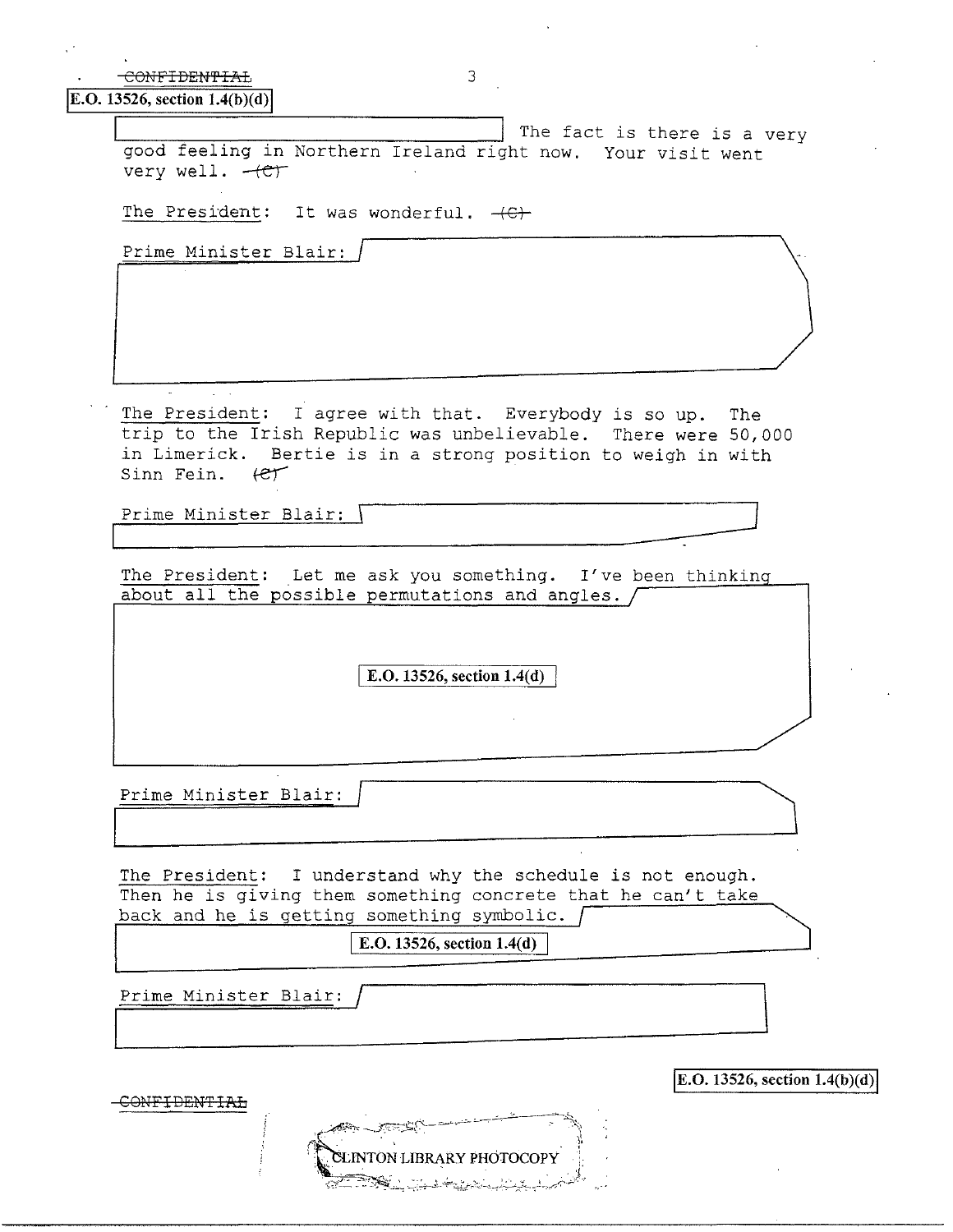#### CONFIDENTIAL 4

The President: Let me ask, I understand you announced that you will leave your army in the barracks while your police do the actual patrols. Are they putting any pressure on you to make a symbolic withdrawal of British forces?  $+CT$ 

| Prime Minister Blair:                     | <b>E.O.</b> 13526, section $1.4(b)(d)$<br>$(\mathscr{C})$                                                                     |
|-------------------------------------------|-------------------------------------------------------------------------------------------------------------------------------|
| him to explain to me what the problem was | The President: Would that matter to Gerry? Jim Steinberg here<br>doesn't think you could work a deal with him. I tried to get |
| E.O. 13526, section $1.4(d)$              |                                                                                                                               |
| Prime Minister Blair:                     | <b>E.O.</b> 13526, section $1.4(b)(d)$                                                                                        |

The President: This is a big hang-up and they are not ready to cross the psychological divide. I understand and sympathize with them; I am kind of an expert in that. But they did make a deal. I wonder, it seems to me the biggest barrier was they have talked themselves into this position that is linguistically accurate, but politically unrealistic.  $\Box$ 

The deal said they would get in the Executive branch when they get the votes, and they would decommission in two years. They never disarmed, but here they would be disarmed to get something they are legally entitled to anyway. What *if* we could get the schedule out and there was a symbolic decommissioning, for something outside the agreement, so they would not look like they were coerced by the Unionists?  $+CT$ 

E.O. 13526, section  $1.4(d)$ 

Prime Minister Blair:

E.O. 13526, section  $1.4(b)(d)$ 

The President: Do you want me to *raise* this with him in a whatif way? I won't tell him I talked to you about this.  $\sqrt{e^2}$ 

C<del>ONFIDENTI</del>



 $~\cdot$  . The set of  $\mathbb{R}^n$  is the set of  $\mathbb{R}^n$  ,  $\mathbb{R}^n$  ,  $\mathbb{R}^n$ 'ON LIBRARY PHOTOCOPY ·.;-'.:'\_~ ·---~-:.7'--<:-;:~-,:-,·,~;:\_.~~,....,.-;"--<-L""\_~'-.-::~\_,. r.~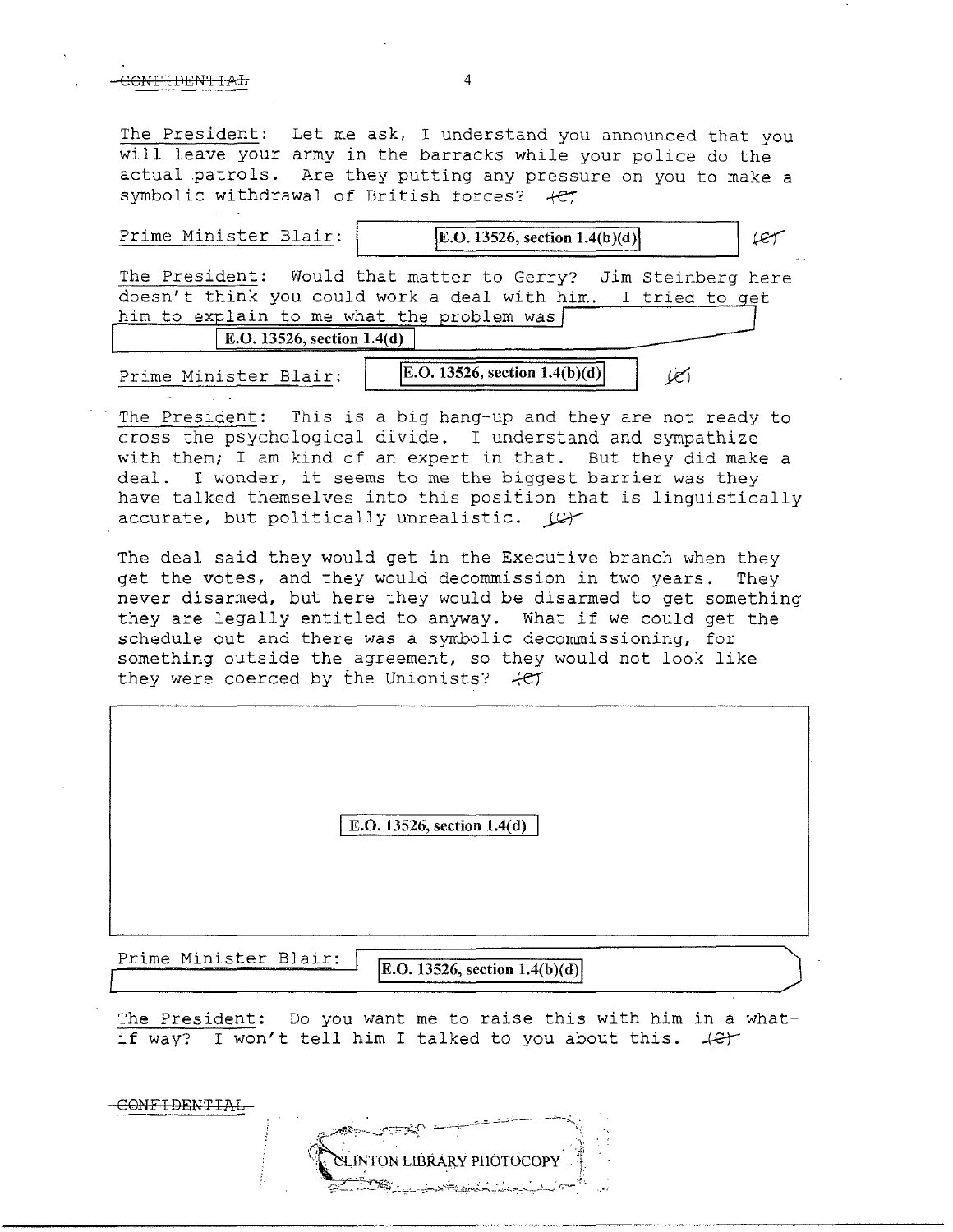-CONFIDENTIAL 5

E.O. 13526, section 1.4(b)(d)

Prime Minister Blair: / J \~~~~~~~~~

The President: Are there any other sort of permutations or circumstances that might permit them to do it? *ke)* 

Prime Minister Blair:

The President: When I talked to Bertie he thought he could take those guys down that did the Omagh bombing. I thought it would be sooner. I had the impression it was imminent when I left Ireland.  $\leftarrow$ Prime Minister Blair: / ~

Prime Minister Blair: /<br>Prime Minister Blair: /<br>2006 - Minister Blair: /<br>2006 - Minister Blair: /

The President: Of course they do.  $\bot$ G+

Prime Minister Blair:  $\overline{\Box}$ 

The President: An actual arrest, even if it only just one person -- you've got 29 dead people there. It would be a real coup for  $Trimble.$   $\sqrt{ }$ 

E.O. 13526, section 1.4(d)

That is the

argument you could make.  $\text{Ler}$ 

Prime Minister Blair:/

The President: Do you want me to raise that with him? (Ø)

CONFIDENTIAL

**jE.O. 13526, section 1.4(b )(d) I**

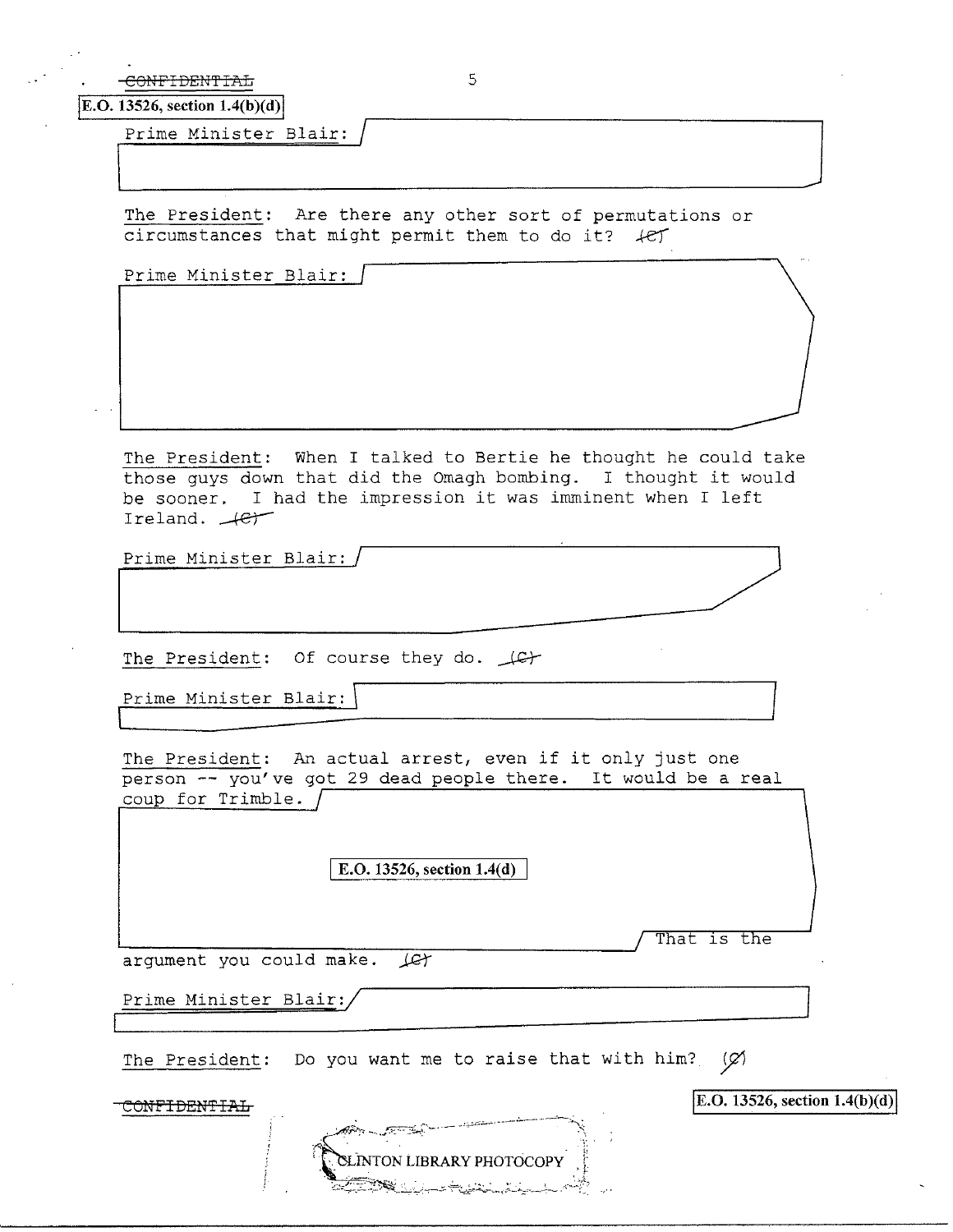|                                          | -6<br>the control of the control of                                                                                                                                                                                                                                                                                                   |  |
|------------------------------------------|---------------------------------------------------------------------------------------------------------------------------------------------------------------------------------------------------------------------------------------------------------------------------------------------------------------------------------------|--|
| $\mathbf{E.O.}$ 13526, section 1.4(b)(d) |                                                                                                                                                                                                                                                                                                                                       |  |
| Prime Minister Blair:                    |                                                                                                                                                                                                                                                                                                                                       |  |
| The President: I'll get on it.           |                                                                                                                                                                                                                                                                                                                                       |  |
| Prime Minister Blair:                    |                                                                                                                                                                                                                                                                                                                                       |  |
|                                          | The President: I agree. The chemistry is a lot better than<br>what I thought. We coincidentally have a big Irish celebration<br>here in about 30 minutes. They are applauding George Mitchell.<br>I might nose around with some of the Sinn Fein supporters to see<br>what I can do to nudge them a bit. These Americans still have a |  |

Prime Minister Blair: I<br>1

The President: Let's explore this *idea* -- arrests -- plus a  $s$ chedule.  $\text{ker}$ 

little bit of influence because they have money.  $\angle$ *ef* 

Prime Minister Blair:

The President: I bet you anything, if you explain that the arms thing is not a big deal because they have a stash, and they are easily replaced. Whereas, the arrest of people who murdered 29 folks in a country that is so small would be a tangible act of good faith. I think disbanding the Real IRA was an act of good faith, but I am trying to work Trimble's politics around Gerry's.  $+e^+$ 

Prime Minister Blair:

**I**<br>**I**E.O. 13526, section 1.4(b)(d) **I** 

The President: I agree. From Trimble's point of view, he is not asking for much. He is asking for something symbolic in return for something tangible. From Adams point of view, it is not such a good deal since he gets a year and a half in return for something he has a legal right to right now. Either you have to get Trimble to change by getting a different good deal, or get Adams to change. Jim Steinberg says we tried that latter course, and he didn't seem very excited about it. It might be worth going back to Adams and Bertie to see if they can't figure out how to identify who has done this.  $+e^+$ 

Just because they disbanded, I don't think it *is* enough for those 29 people, that beautiful teenaged girl who was blinded,

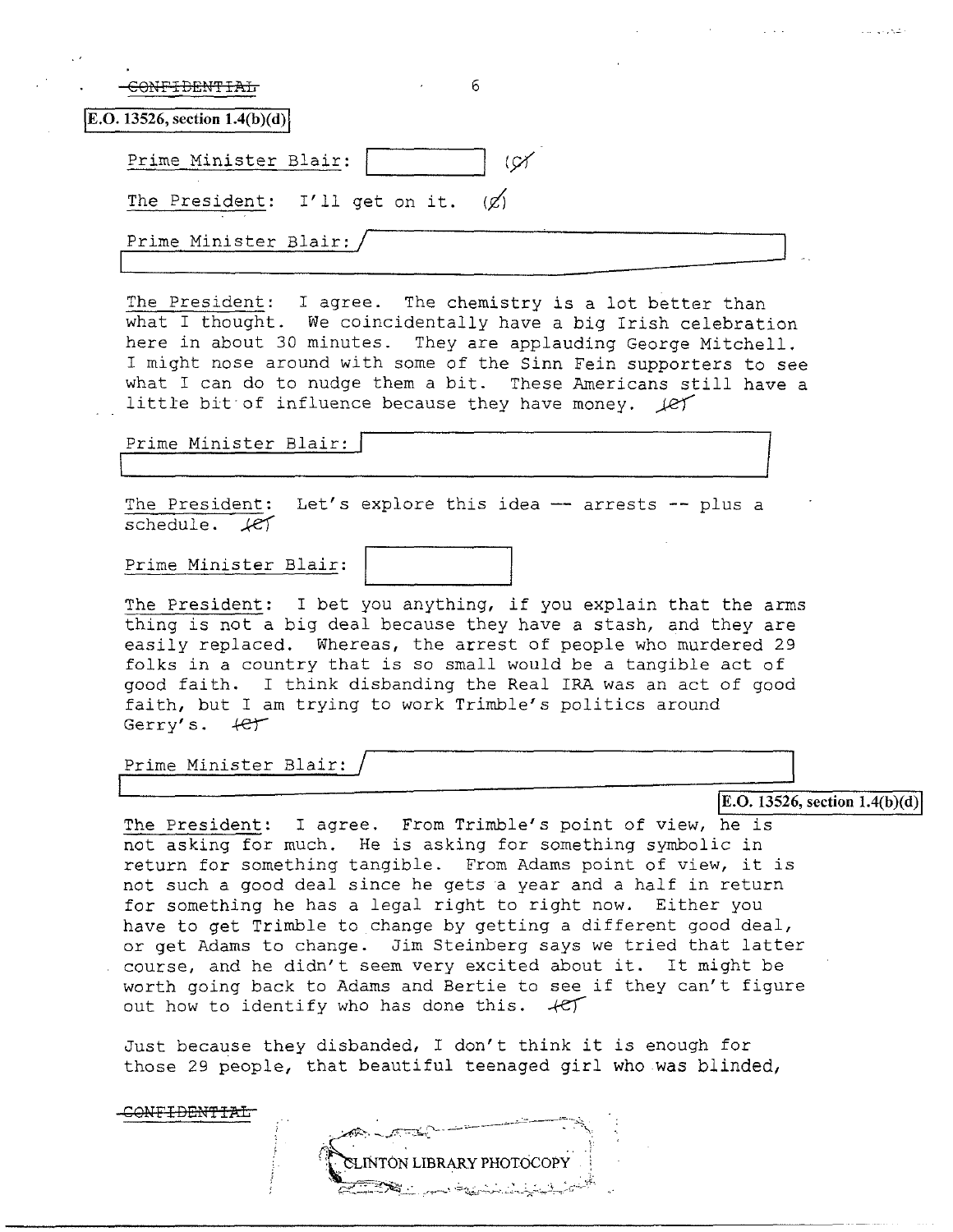#### ONFIDENTIAL 7

and the other people. They need to arrest somebody anyway. Unless whoever did this left the country, but Bertie didn't think that was the case. Let us raise this with Sinn Fein, and I will have Jim Steinberg nose around with three to four of the most influential here today.  $-(-\epsilon)^2$ 

Prime Minister Blair:

 $|E.O. 13526$ , section  $1.4(b)(d)|$ 

The President: Let me say a word about Russia. The good news is they have a government,  $E.D. 13526$ , section 1.4(d) .,-+~~~~~~~~---, Primakov in place --=-~~~-,-~~~~~-,-..,--' The fundamental problem that you are hosting this G-7 meeting and Russia will be able to be part of it. It think it would be a good idea to talk to them practically about the lessons learned from other countries with financial problems. I am going to call Yeltsin now that he has was they privatized property without putting in place the building blocks and that created a vacuum. All the oligarchs and mafia are shipping money out of the country. They want to come back with a solution that they can put old Humpty Dumpty back together again and they can't do that.  $\sqrt{ct}$ I am glad

On the other hand, it is equally true that there are international dimensions here. We have to rethink the IMF deal. It seems to me that we need to develop some sort of pro-growth strategy for the rest of the world. You have 40 percent of the world in recession now. In the end, you and I can't keep our growth going. I just want you to do anything you can to walk the Russians through this and maybe cut them a little slack on some of these macro issues, but hey, you have to build a skeleton before you can have the body of an economic power. You might want to call Yeltsin after this meeting.  $\mathcal{L}$ 

## Prime Minister Blair: Yeah. 127

The President: But, I think we just have to get their attention on what they have to do, before it ever gets better there. We need to look at it in the context of a larger settlement. We have even considered paying for their space program for a year so their scientists don't go build rockets for someone else. The scientists on the board of the space program have not been paid for six months. It is unbelievable. I know you have more than you can say grace over, but to whatever extent you can tone

NTON LIBRARY PHOTOCOPY

CONF<del>IDENTIAL</del>

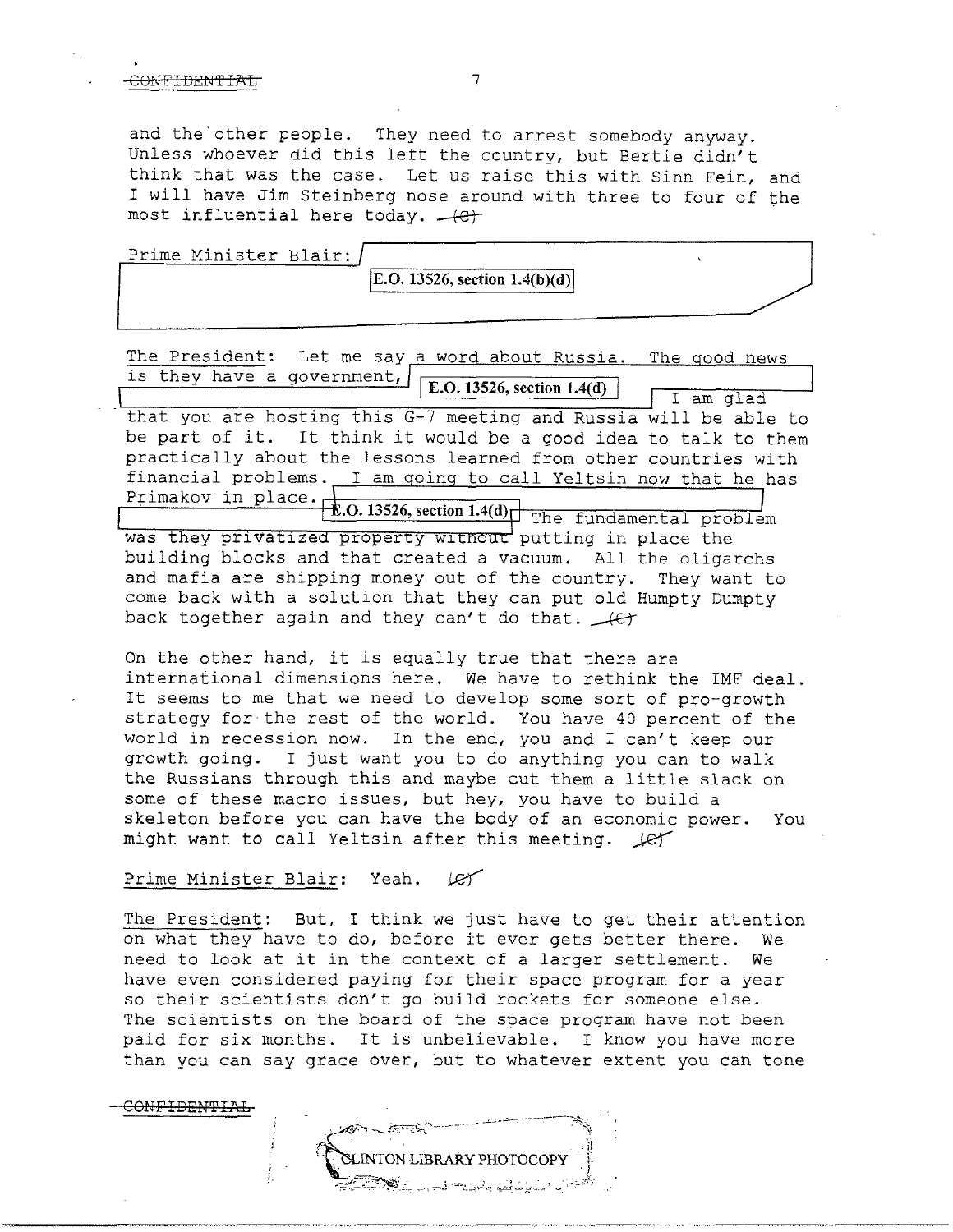## CONFIDENTIAL 8

up that G-7 meeting and to call Yeltsin or Primakov when it is over. let

Prime Minister Blair:

**E.O. 13526, section 1.4(b)(d)** 

The President: I am going to give a speech in New York on Monday on the general outline of what we see. Deputy Finance Ministers in the G-21 have been working for over a year. We have the basis for some work. Maybe I can talk to you when you get here on the  $21^{st}$ . My instinct is that the  $G-7$  should call for them to at least present recommendations to us and to get heads of state together and show some leg here. Bob Rubin continually cautions me that we don't want to unrealistically raise expectations if we don't know where we are going. ( $\varnothing$ )

The fundamental difficulty is that you can't get out of the fact that these countries have to do certain things. On the one hand, there is incredible fluidity in capital movements, while on the other hand there is a pro-growth strategy. If they are not willing to have the infrastructure, all this pro-growth strategy won't matter. If we get them juiced up again, the money will flow out and be in somebody's Swiss bank account. It's a tough knot to untie. The IMF tried to modify their approach in Indonesia, but it doesn't necessarily work in the context of massive, breathtakingly rapid capital flow.  $\ell$ e $\gamma$ 

Prime Minister Blair:

CONE'IDEN'FIAL

**IE.O. 13526, section 1.4(b)(d)** 

The President: I've reviewed what the G-21 people are working on. A lot of it is technical and arcane, but in aggregate it's pretty good stuff. It can make a big difference. It will remain arcane and complex and dense to the world as long as it is operating at the level of deputy finance ministers. My instinct is maybe we ought to talk next week before you come to New York and we do this conference, because maybe while we are